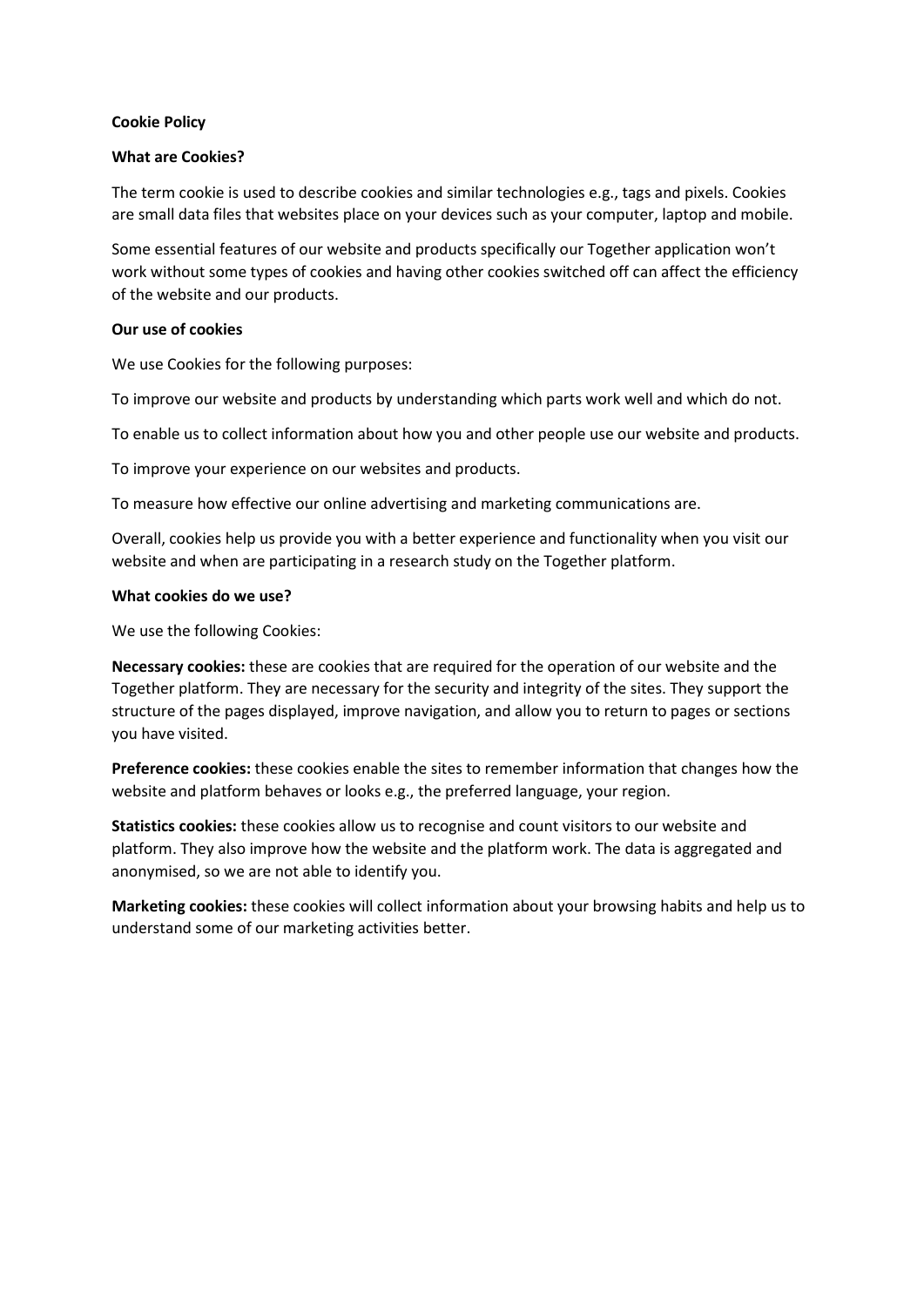#### Go-Further website

## Necessary

| Name         | Provider      | Purpose                      | Expiry    | <b>Type</b> |
|--------------|---------------|------------------------------|-----------|-------------|
| <b>SIDCC</b> | google.com    | Application security and     | 1 year    | <b>HTTP</b> |
|              |               | authentication               |           |             |
| <b>HSID</b>  | google.com    | User authentication          | 2 years   | <b>HTTP</b> |
| <b>HSID</b>  | google.co.uk  | User authentication          | 2 years   | <b>HTTP</b> |
| <b>SID</b>   | google.co.uk  | Authentication cookie        | 2 years   | <b>HTTP</b> |
| <b>SID</b>   | google.com    | Authentication cookie        | 2 years   | <b>HTTP</b> |
| Secure-3PSID | google.com    | Authentication cookie        | 2 years   | <b>HTTP</b> |
| hssc         | go-further.co | Hubspot authentication       | 1 day     | <b>HTTP</b> |
| hstc         | go-further.co | Display and Blog information | 13 months | <b>HTTP</b> |
| hssrc        | go-further.co | Hubspot authentication       | Session   | Session     |
| hubspotutk   | go-further.co | Display and Blog information | 13 months | <b>HTTP</b> |

## Preference

| Name              | Provider      | Purpose                        | Expiry    | Type        |
|-------------------|---------------|--------------------------------|-----------|-------------|
| <b>SSID</b>       | google.co.uk  | Stores preferred user language | 2 years   | <b>HTTP</b> |
| Secure-3PSIDCC    | google.com    | Stores preferred user language | 1 year    | <b>HTTP</b> |
| <b>SSID</b>       | google.com    | Stores preferred user language | 2 years   | <b>HTTP</b> |
| <b>NID</b>        | google.com    | Google preferences             | 6 months  | <b>HTTP</b> |
| hs_opt_out        | go-further.co | Stores cookie preferences      | 13 months | <b>HTTP</b> |
| hs_initial_opt_in | go-further.co | Stores cookie preferences      | 13 months | <b>HTTP</b> |

## **Statistics**

| Name     | Provider      | Purpose                 | Expiry   | Type        |
|----------|---------------|-------------------------|----------|-------------|
| _ga      | go-further.co | Google Analytics        | 2 years  | <b>HTTP</b> |
| _gcl_au  | go-further.co | <b>Google Analytics</b> | 3 months | <b>HTTP</b> |
| $\_$ gid | go-further.co | <b>Google Analytics</b> | 2 days   | <b>HTTP</b> |

# Marketing

| Name            | Provider         | Purpose                        | Expiry    | Type        |
|-----------------|------------------|--------------------------------|-----------|-------------|
| SAPISID         | google.com       | Store users preferences & info | 2 years   | <b>HTTP</b> |
| <b>APISID</b>   | google.com       | Store users preferences & info | 2 years   | <b>HTTP</b> |
| Secure-3PAPISID | google.co.uk     | Store users preferences & info | 2 years   | <b>HTTP</b> |
| Secure-3PSID    | google.co.uk     | Store users preferences & info | 2 years   | <b>HTTP</b> |
| <b>APISID</b>   | google.co.uk     | Store users preferences & info | 2 years   | <b>HTTP</b> |
| Secure-3PAPISID | google.com       | Store users preferences & info | 2 years   | <b>HTTP</b> |
| <b>SAPISID</b>  | google.co.uk     | Store users preferences & info | 2 years   | <b>HTTP</b> |
| <b>RUL</b>      | .doubleclick.net | Google ad words                | 1 year    | <b>HTTP</b> |
| <b>IDE</b>      | doubleclick.net  | Google ad words                | 13 months | <b>HTTP</b> |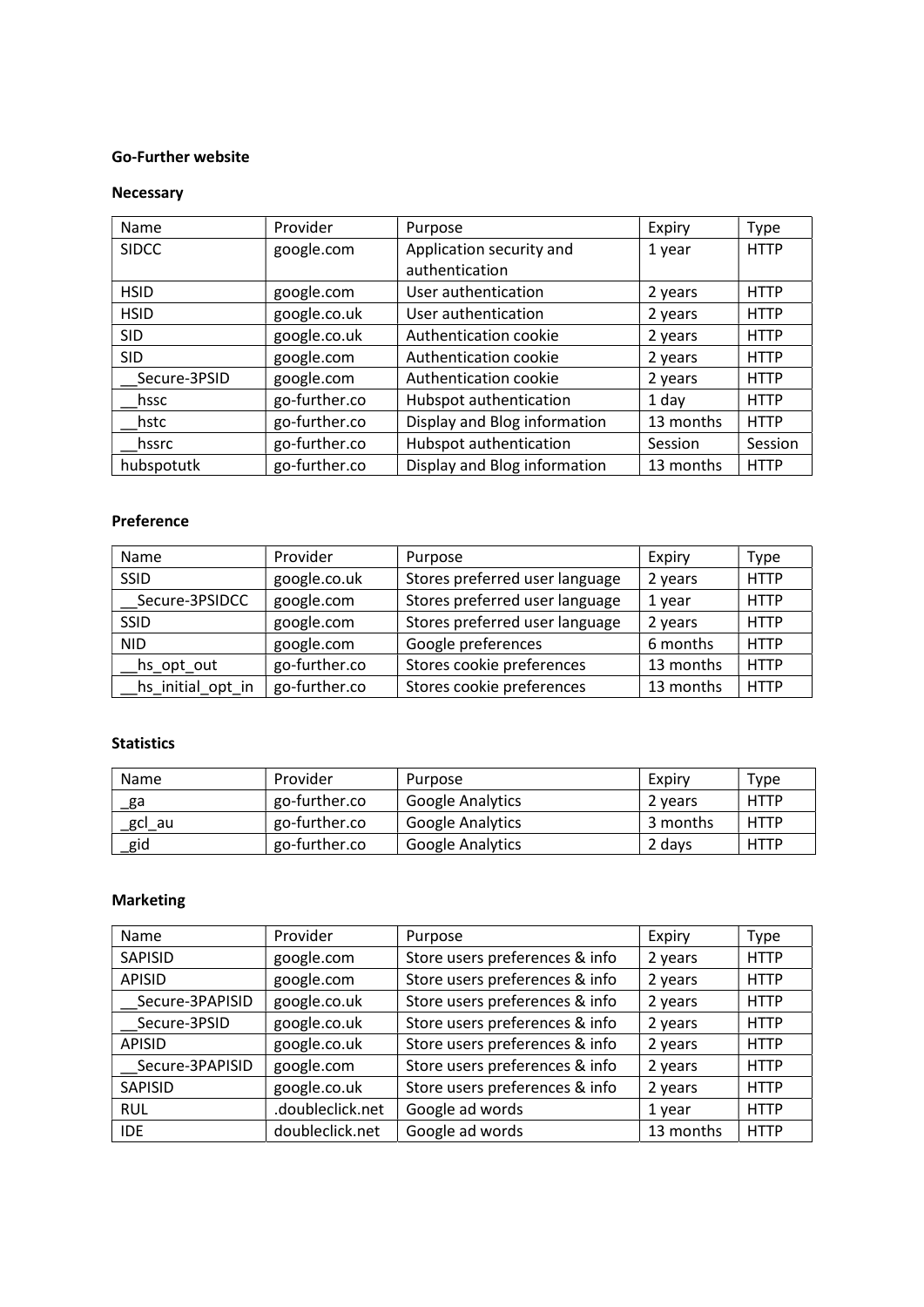# Together application Version 1.0

## Necessary

| Name            | Provider                | Purpose             | Expiry  | Type        |
|-----------------|-------------------------|---------------------|---------|-------------|
| <b>ISSESS</b>   | <b>Built by Further</b> | Contains a          | 1 week  | <b>HTTP</b> |
|                 |                         | unique session      |         |             |
|                 |                         | ID. This ID is      |         |             |
|                 |                         | allocated to the    |         |             |
|                 |                         | web browser on      |         |             |
|                 |                         | the first loaded    |         |             |
|                 |                         | page and is used    |         |             |
|                 |                         | by the app to       |         |             |
|                 |                         | identify visitors   |         |             |
|                 |                         | while browsing      |         |             |
|                 |                         | different pages     |         |             |
| Together (user) | <b>Built by Further</b> | Once                | 2 hours | <b>HTTP</b> |
|                 |                         | authenticated,      |         |             |
|                 |                         | this cookie         |         |             |
|                 |                         | contains the        |         |             |
|                 |                         | unique user ID.     |         |             |
|                 |                         | This is used by     |         |             |
|                 |                         | the app to          |         |             |
|                 |                         | identify            |         |             |
|                 |                         | authenticated       |         |             |
|                 |                         | users and carry     |         |             |
|                 |                         | the session on      |         |             |
|                 |                         | while browsing      |         |             |
|                 |                         | different pages.    |         |             |
| Together        | Built by Further        | Once                | 2 weeks | <b>HTTP</b> |
| (perPage)       |                         | authenticated,      |         |             |
|                 |                         | we store in a       |         |             |
|                 |                         | cookie containing   |         |             |
|                 |                         | the maximum         |         |             |
|                 |                         | number of           |         |             |
|                 |                         | results to display. |         |             |

## Preferences

| Name            | Provider         | Purpose          | Expiry  | Type        |
|-----------------|------------------|------------------|---------|-------------|
| Together (lang) | Built by Further | Once             | 2 weeks | <b>HTTP</b> |
|                 |                  | authenticated,   |         |             |
|                 |                  | we store in a    |         |             |
|                 |                  | cookie the       |         |             |
|                 |                  | language the app |         |             |
|                 |                  | is displayed in. |         |             |